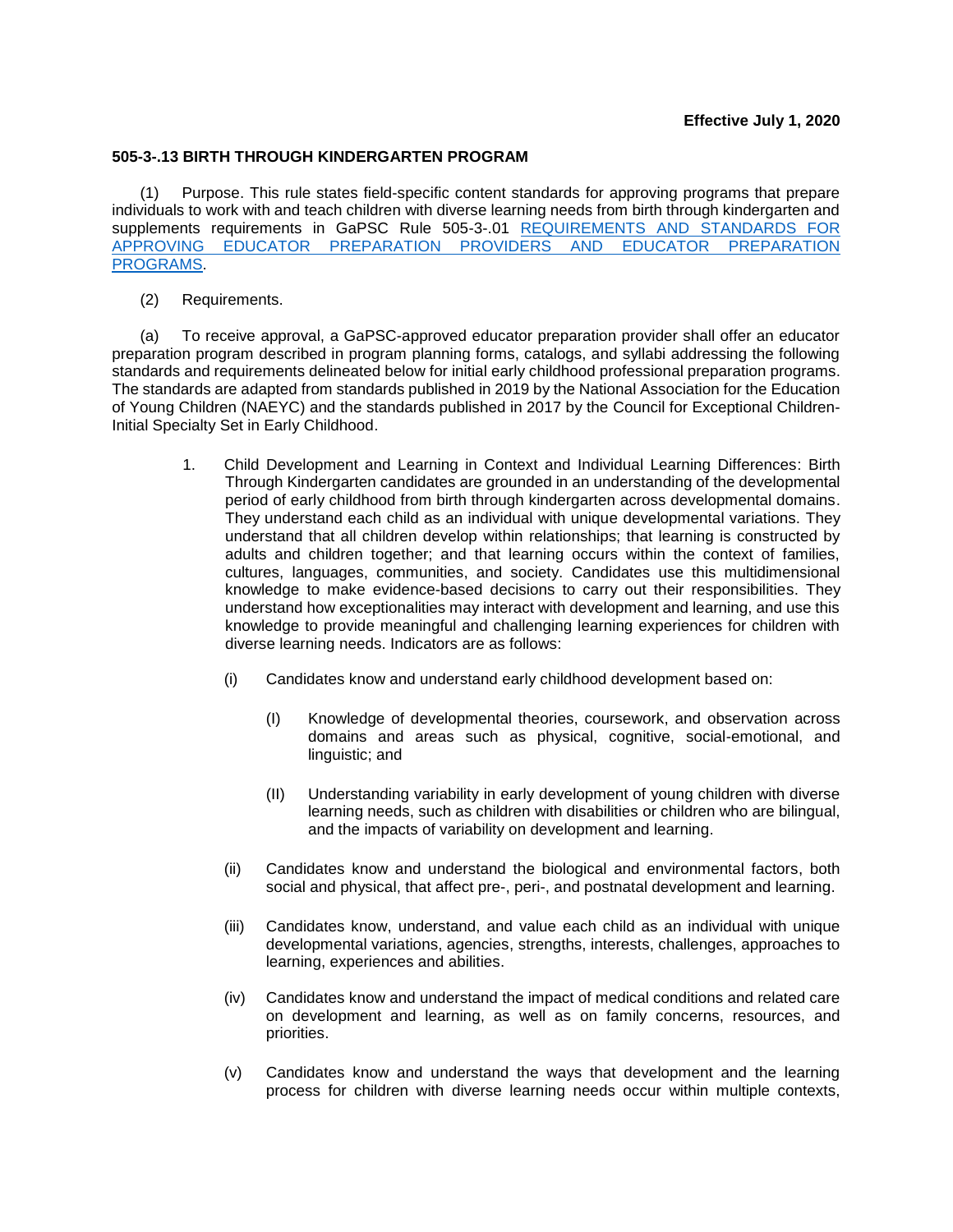including family, culture, language, and community as well as within a larger societal context of structural inequities.

- (vi) Candidates use multidimensional knowledge of early development (including developmental period of early childhood; etiology, characteristics, and classification of common disabilities in infants and young children; and individual child, development and learning in cultural context) to make evidence-based decisions that support each child.
- 2. Family and Community Partnerships: Birth Through Kindergarten candidates understand that successful early childhood education depends upon partnerships with young children's families. They know about, understand, and value the importance of and diversity in family and community characteristics. They use this understanding to create respectful, culturally and linguistically responsive, reciprocal relationships and to engage as partners with families in young children's development and learning. They use community resources to support young children's learning and development and to support families as they also support partnerships with early learning settings, schools and community organizations and agencies. Indicators are as follows:
	- (i) Candidates know about, understand, and value the diversity of families and communities.
	- (ii) Candidates engage as partners with families in young children's development, and learn through respectful and reciprocal relationships.
	- (iii) Candidates use community resources to support families and young children, as well as work to support the community.
- 3. Child Observation, Documentation, and Assessment: Birth Through Kindergarten candidates understand that the primary purpose of assessment (formal and informal, formative and summative) is to inform instruction and planning for children with diverse learning needs in early learning settings. They understand that child observation, documentation, and other forms of assessment are central to the practice of all early childhood professionals. They know how to use observation, documentation, and other appropriate assessment approaches and technically sound tools that minimize bias, and use knowledge of measurement principles and practices to interpret assessment results and guide educational decisions for individuals with diverse learning needs. They are responsible and ethical in their use of assessment and assessment results. In partnership with families and professional colleagues, they document individual children's progress, and plan learning experiences that promote positive outcomes for each child. Indicators are as follows:
- (i) Candidates understand that assessment (formal and informal, formative and summative) is conducted to make informed choices and for planning in early learning settings.
	- (ii) Candidates know a wide range of types of assessments, their purposes, and their associated methods and tools.
	- (iii) Candidates align assessment with curriculum; content standards; and local, state, and federal regulations.
	- (iv) Candidates practice assessment that is ethically and legally grounded and developmentally, culturally, and linguistically appropriate to document developmental progress and promote positive outcomes for each child.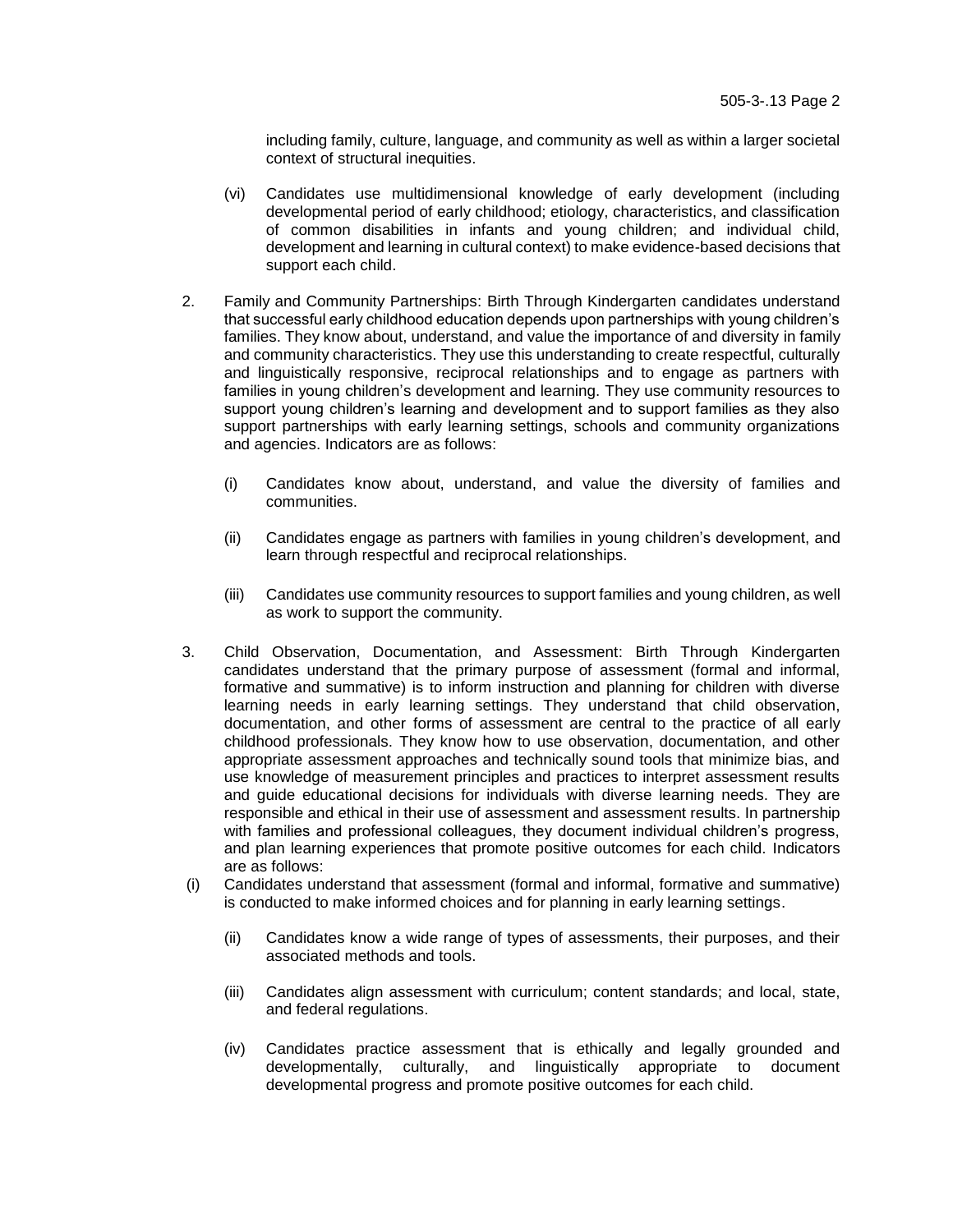- (v) Candidates build assessment partnerships with families and professional colleagues, including, assisting families in identifying their concerns, resources, and priorities, and integrating family priorities and concerns in the assessment process.
- (vi) Candidates assess progress in the five developmental domains, play, and temperament using a variety of materials and contexts to maintain the interests of young children and the assessment process.
- (vii) Candidates emphasize the child's strengths and needs in assessment reports that focus on functional concerns, and participate as a team member to integrate assessment results in the development and implementation of individualized plans.
- 4. Learning Environments: Birth Through Kindergarten candidates create safe, inclusive, culturally responsive learning environments, so that children with diverse learning needs become active and effective learners and develop emotional well-being, positive social interactions, and self-determination. They collaborate with other colleagues to create safe, inclusive, culturally responsive learning environments to engage all children in meaningful learning activities and social interactions. Birth Through Kindergarten candidates use motivational and instructional interventions to teach children with diverse learning needs how to adapt to different environments. They know how to intervene safely and appropriately with all children. Indicators are as follows:
	- (i) Candidates select, develop, and evaluate developmentally and functionally appropriate materials, equipment, and environments.
	- (ii) Candidates organize space, time, materials, peers, and adults to maximize progress in natural and structured environments.
	- (iii) Candidates embed learning opportunities in everyday routines, relationships, activities, and places.
	- (iv) Candidates structure social environments, using peer models and proximity, and responsive adults, to promote interactions among peers, parents, and caregivers.
	- (v) Candidates provide a stimulus-rich indoor and outdoor environment that employs materials, media, and adaptive and assistive technology responsive to individual differences.
	- (vi) Candidates implement basic health, nutrition, and safety management procedures for infants and young children.
	- (vii) Candidates use evaluation procedures and recommend referral with ongoing followup to community health and social services.
- 5. Developmentally, Culturally, and Linguistically Appropriate Teaching Strategies: Birth Through Kindergarten candidates understand that teaching and learning with young children is a complex enterprise, and its details vary depending on children's ages, characteristics, and the settings within which teaching and learning occur. They understand and use positive, caring, supportive relationships and interactions as the foundation for their work with young children. They are able to differentiate instruction for individual children and for groups. They use a broad repertoire of developmentally appropriate, culturally and linguistically relevant, and evidence-based teaching approaches that reflect universal design for learning principles. They understand the importance of play and inquiry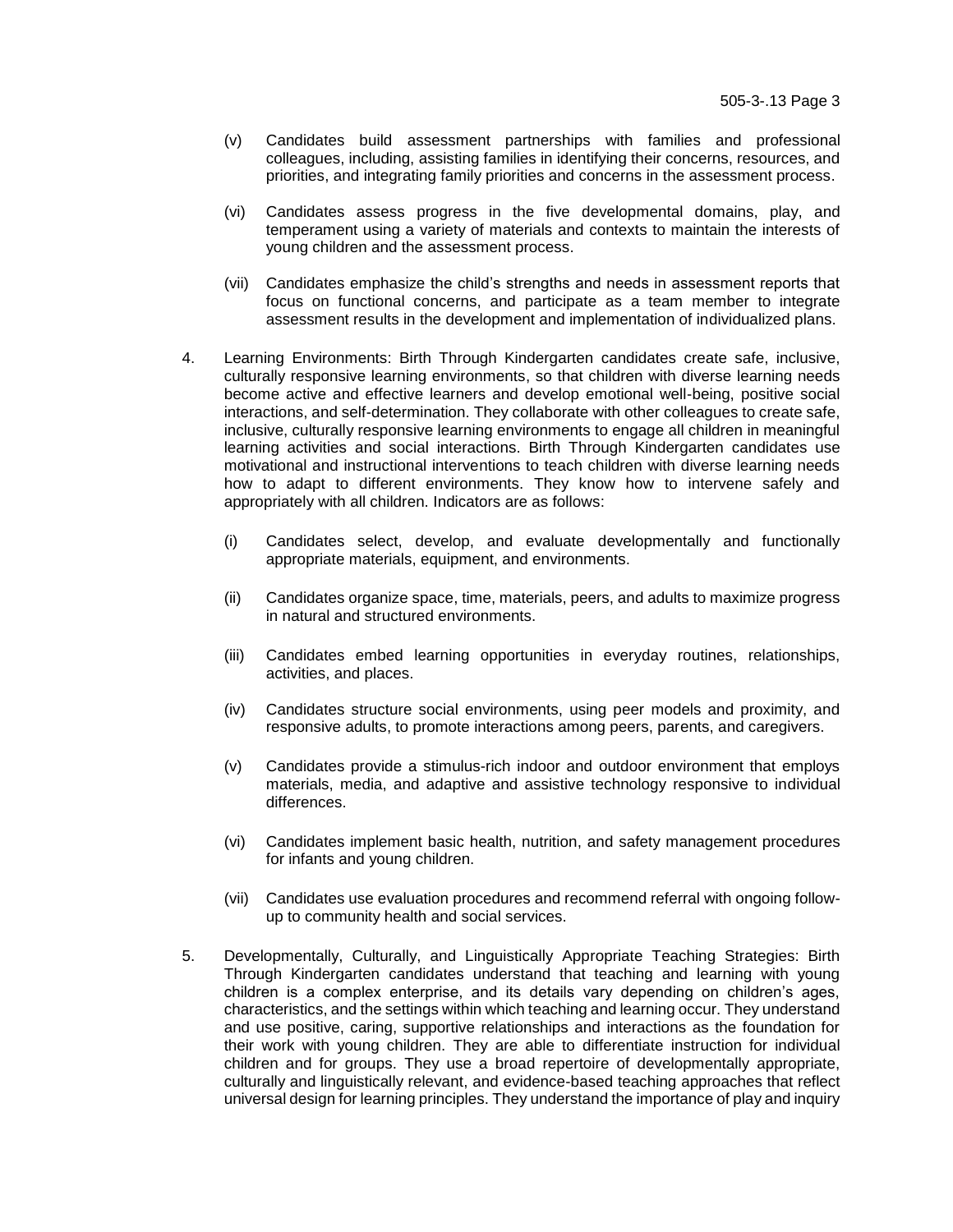in young children's learning and development, and how to support play in early education. They develop and sustain reflective, responsive and intentional practice. They use technologies to support instructional assessment, planning, and delivery for children with diverse learning needs, and are familiar with augmentative and alternative communication systems and a variety of assistive technologies to support the communication and learning of children with disabilities. Birth Through Kindergarten candidates use strategies to enhance language development and communication skills of children with diverse learning needs. They develop and implement a variety of education and transition plans across a wide range of settings and different learning experiences in collaboration with individuals, families and teams, and teach to mastery and promote generalization of learning. Indicators are as follows:

- (i) Candidates understand positive, caring, supportive relationships and interactions as the foundation of early childhood educators' work with young children, and understand how to support child-initiated development and learning in classroom and home settings.
- (ii) Candidates understand that the science of learning and child development indicates the need for distinct teaching skills and strategies appropriate to early childhood (such as teacher-scaffolded and -initiated instruction to complement child-initiated learning), along with differentiated instruction to support children's individual needs, including those of bilingual children and children with developmental delays or disabilities.
- (iii) Candidates use a broad repertoire of developmentally appropriate, culturally and linguistically relevant, anti-bias and evidence-based teaching skills and strategies that reflect universal design for learning principles.
- (iv) Candidates develop and sustain reflective, responsive, and intentional practice.
- (v) Candidates link development, learning experiences, and instruction to promote educational transitions, implementing processes and strategies that support transitions, and assisting the family in planning for transition.
- (vi) Candidates design intervention strategies incorporating information from multiple sources and supportive of children's independent functioning in natural environments.
- 6. Content Knowledge in Early Childhood Curriculum: Birth Through Kindergarten candidates have and apply a solid understanding of the content of the academic disciplines. They understand content knowledge about the central concepts, methods, inquiry and application tools, and structures in each academic discipline. They understand pedagogical content knowledge about how young children learn and process information in each discipline including the learning trajectories for each discipline. They apply this knowledge in using early learning standards and other resources to make decisions about spontaneous and planned teaching practices, and about curriculum development, implementation, and evaluation that will be stimulating, challenging, and meaningful to each child. Birth Through Kindergarten candidates understand the central concepts, structures of the discipline, and tools of inquiry of the content areas they teach and can organize this knowledge, integrate cross-disciplinary skills, and develop meaningful learning progressions for children with diverse learning needs. They understand and use general and specialized content knowledge for teaching across curricular content areas to individualize learning for children with diverse learning needs and can modify general and specialized curricula to make them accessible to all children. Indicators are as follows: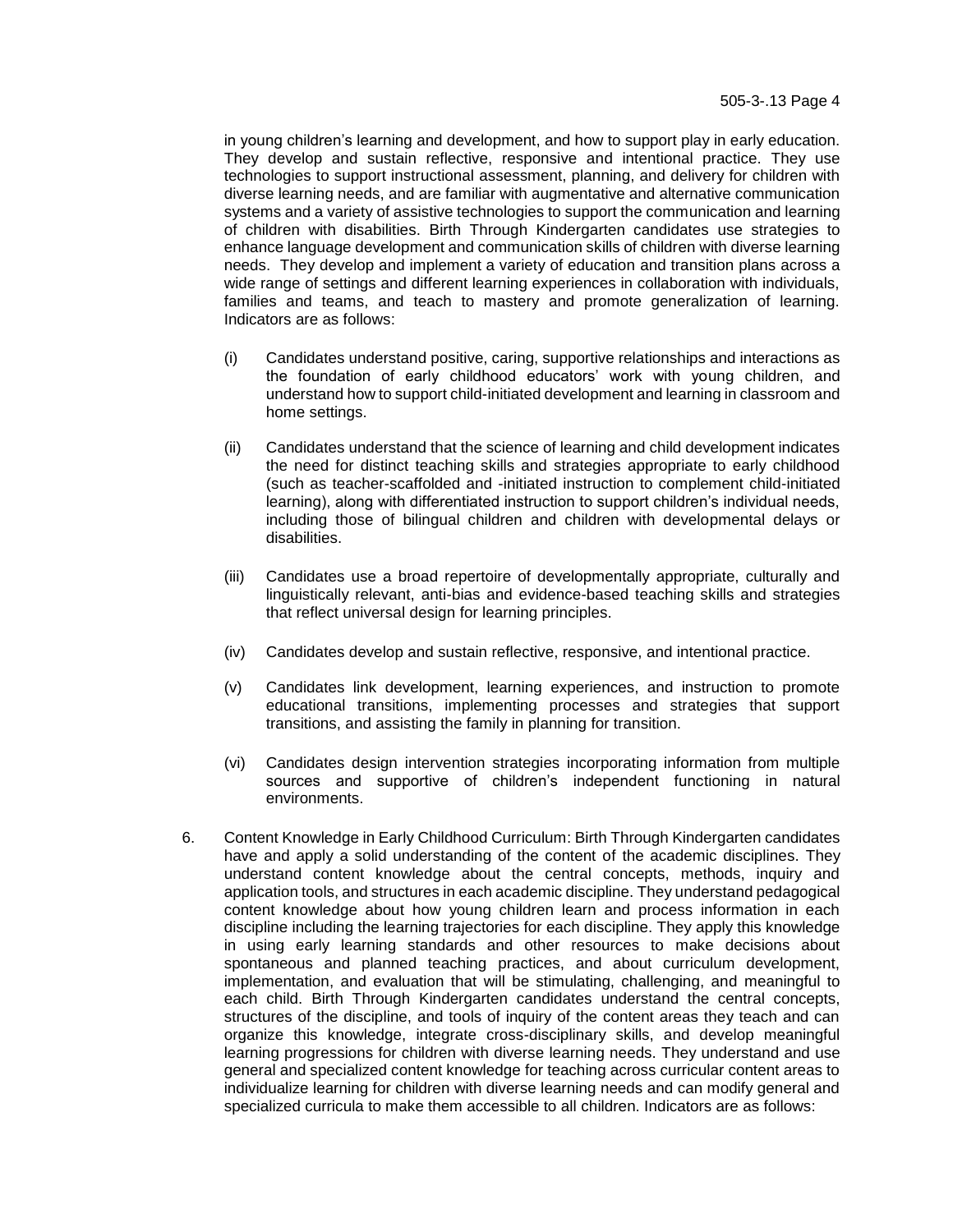- (i) Candidates understand content knowledge and resources, including the central concepts, methods, inquiry and application tools, and structures of the academic disciplines in an early education curriculum.
- (ii) Candidates understand pedagogical content knowledge regarding how young children with diverse learning needs learn in each discipline, and how to use the teacher knowledge and practices described in Standards 1 through 4 (e.g., universal design for learning, embedded and differentiated instruction) to support young children's learning in each content area.
- (iii) Candidates apply, expand, integrate, and update their content knowledge in the disciplines, knowledge of curriculum content resources, and pedagogical content knowledge to their teaching practice.
- (iv) Candidates apply current research to the five developmental domains, play, temperament, and address challenging behavior in learning situations.
- (v) Candidates plan, implement, and evaluate developmentally appropriate curricula, instruction, and adaptations based on knowledge of individual children, the family, and the community.
- 7. Professionalism as an Early Childhood Educator: Birth Through Kindergarten candidates identify and conduct themselves as members of the early childhood profession and serve as informed advocates for young children, families, and the early childhood profession. They know and use ethical guidelines and other early childhood professional guidelines. They are continuous, collaborative learners who demonstrate knowledgeable, reflective, and critical perspectives on early childhood education to inform their practice. They have strong communication skills that effectively support their relationships and work with young children, families and colleagues. They understand that diversity is a part of families, cultures, and schools and that complex human issues can interact with the delivery of special education services. Indicators are as follows:
	- (i) Candidates identify and involve themselves with the early childhood field and serve as informed advocates on behalf of infants and young children and their families, including awareness of trends and issues (legal, ethical, policy) in early childhood education, early childhood special education, and early intervention. This includes participation in activities of professional organizations relevant to early childhood education, early childhood special education, and early intervention.
	- (ii) Candidates know about the historical, philosophical foundations and legal basis of services for infants and young children with and without disabilities, and know about and uphold ethical standards and other early childhood professional guidelines (e.g., recognizing signs of emotional distress, neglect, and abuse; following reporting procedures; and implementing family services consistent with due process safeguards).
	- (iii) Candidates engage in continuous, collaborative learning to inform practice.
	- (iv) Candidates integrate knowledgeable and critical perspectives on early childhood education and develop the habit of intentional, reflective practice, including, applying evidence-based and Council for Exceptional Children Division for Early Childhood recommended practices for infants and young children including those from diverse backgrounds.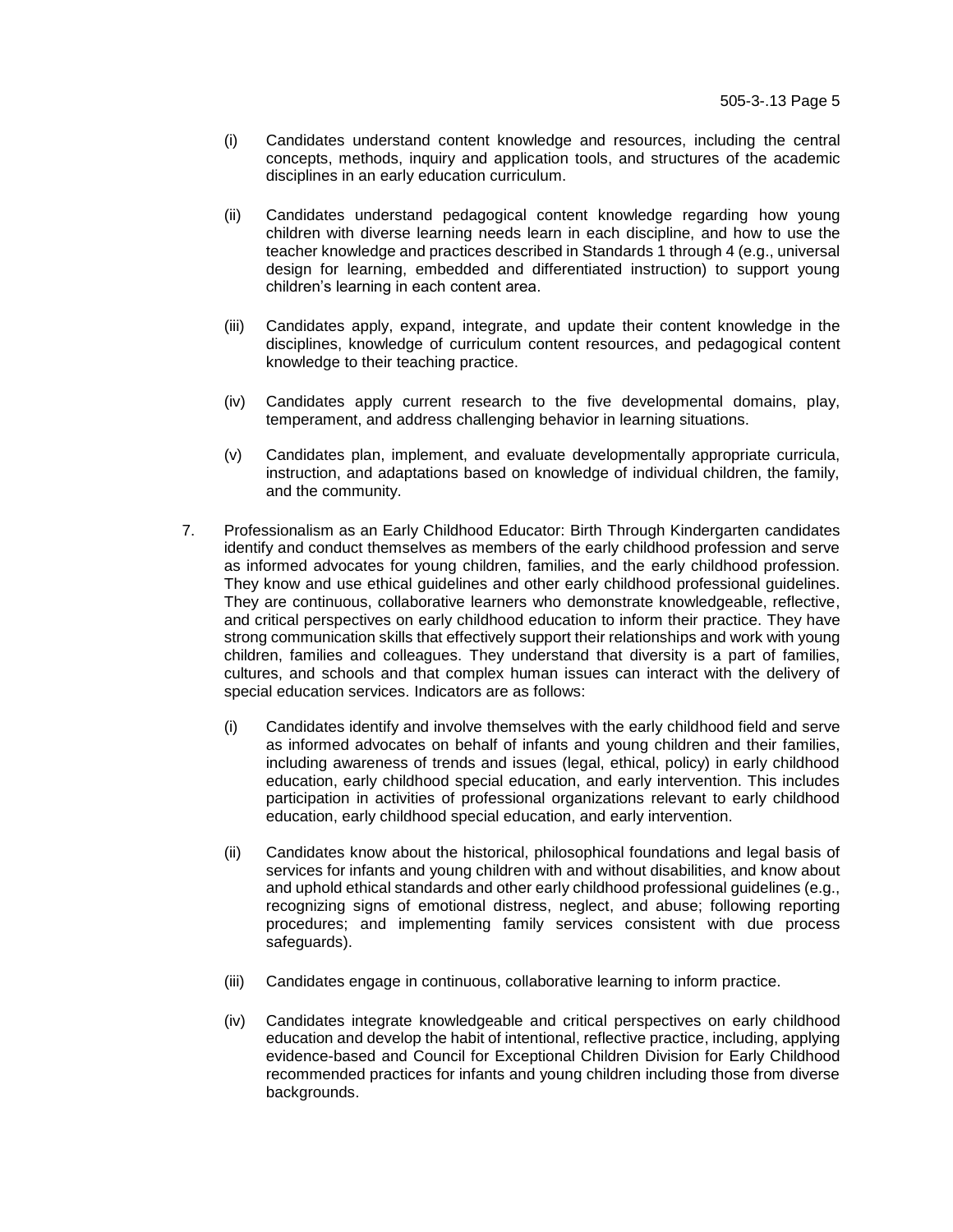- (v) Candidates use strong communication skills to effectively support young children's learning and development and work with families and colleagues, including integrating family systems theories into practice; and respecting families' choices and goals.
- (vi) Candidates advocate for professional status and working conditions for those who serve infants and young children, and their families.
- 8. Collaboration: Birth Through Kindergarten candidates collaborate with families, other educators, related service providers, individuals with exceptionalities, and personnel from community agencies in culturally responsive ways to address the needs of all children across a range of learning experiences. They use the theory and elements of effective collaboration, serve as a collaborative resource to colleagues, and use collaboration to promote the well-being of all children across a wide range of settings and collaborators. Indicators are as follows:
	- (i) Candidates know and apply models and strategies of consultation and collaboration, and the roles of families, school and community personnel in planning individualized programs.
	- (ii) Candidates understand the concerns of families of children with disabilities and strategies to help address these concerns.
	- (iii) Candidates know culturally responsive factors that promote effective communication and collaboration among families, school personnel, and community members.
	- (iv) Candidates understand the structures supporting inter-agency collaboration, including interagency agreements, referral, and consultation.
	- (v) Candidates collaborate with caregivers, professionals, and agencies to support children's development and learning, including involving families in evaluation of services.
	- (vi) Candidates implement family-oriented services based on the family's identified resources, priorities, and concerns.
	- (vii) Candidates provide consultation and coaching in settings serving infants and young children, including use of adult learning principles when consulting with and coaching family members and service providers.
- 9. Birth Through Kindergarten Field Experiences: Field experiences and clinical practice are planned and sequenced so that Birth Through Kindergarten candidates develop the knowledge, skills, and professional dispositions necessary to promote the development and learning of young children across the entire developmental period of birth through kindergarten. Field experiences must occur in all three age groups (0 - 2, 3 - 4, and 5) and in at least two early childhood education program settings. Indicators are as follows:
	- (i) Candidates observe and participate under the supervision of qualified professionals in a variety of settings, including Pre-K, K, licensed childcare programs, Head Start, preschool special education, and grade levels in which children are served according to the Birth Through Kindergarten program grade bands.